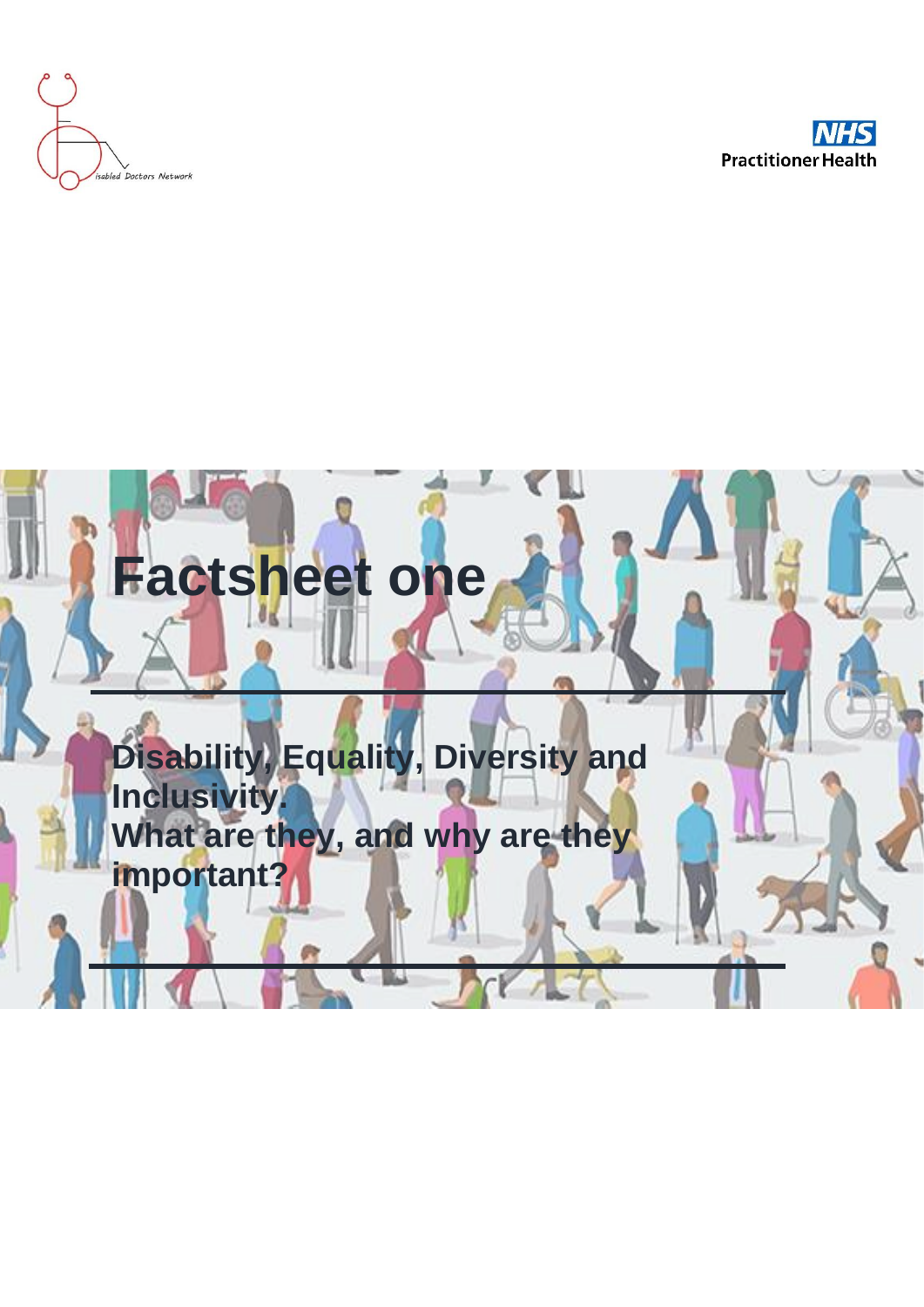Doctors, like any other professional group, can experience ill health or disability. Disability may occur at any point in their studies or professional career, or, even, long before they become interested in medicine.

### **What is a disability?**

Awareness of disability issues can be poor amongst some medical professionals.

Both mental and physical disability in doctors are very diverse.

"*I strongly believe that a vital component of the relationship between the medical profession and disabled citizens is not just the treatment of disabled patients but how healthcare organisations treat disabled employees at all levels. Surveys indicate that most patients have no problem with being treated by disabled doctors; partly as a result of shared experiences and a greater understanding of patients' needs. But this report outlines the negative attitudes which have prevented disabled doctors from pursuing a medical career*."

Sir Bert Massie<sup>1</sup>.

## **General context of Disability**

Any person can become disabled at any time. Many personal and professional conflicts arise when doctors become patients, and these seem to multiply when doctors develop disabilities.

'Patient acceptance' is a concern that weighs heavily on most physicians with developing disabilities. Research has shown that for a physician, in the face of new disability, the physician-patient relationship holds up well<sup>2</sup>.

The reaction from patients to 'visible' disabilities can be quite interesting.

<sup>1</sup> [http://www.hscbusiness.hscni.net/pdf/BMA-](http://www.hscbusiness.hscni.net/pdf/BMA-_Disability_equality_in_the_medical_profession_July_2007_pdf.pdf)

Disability\_equality\_in\_the\_medical\_profession\_July\_2007\_pdf.pdf

 $\sqrt[2]{\text{https://www.ncbi.nlm.nih.gov/pmc/articles/PMC1002815/}}$  $\sqrt[2]{\text{https://www.ncbi.nlm.nih.gov/pmc/articles/PMC1002815/}}$  $\sqrt[2]{\text{https://www.ncbi.nlm.nih.gov/pmc/articles/PMC1002815/}}$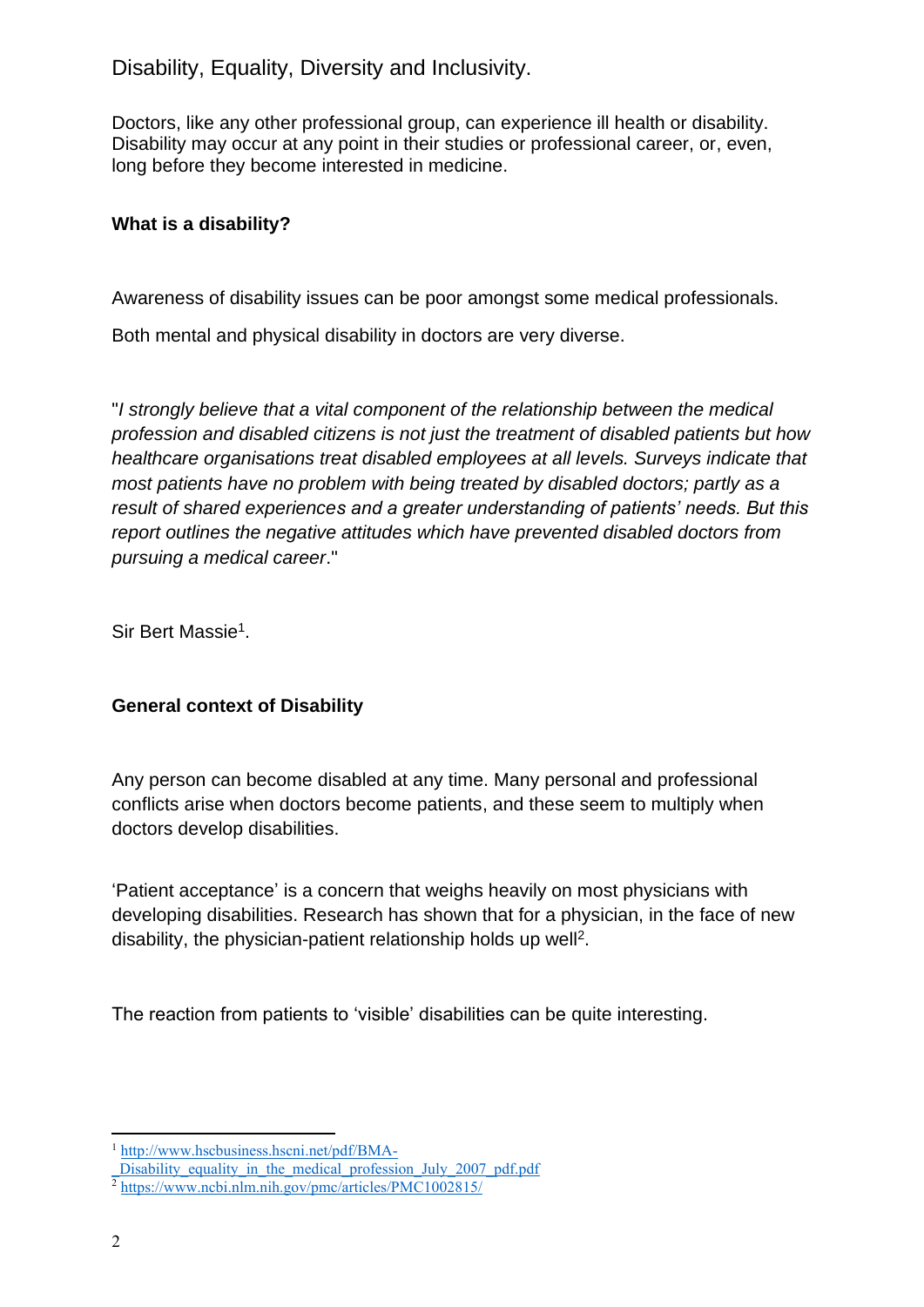For example, Dr Cheri Blauwet, writing in the New York Times, comments<sup>3</sup>:

"*In my busy outpatient clinical practice, I witness the spectrum of patients' reactions when they find out that their doctor is, herself, disabled. Typically those first few seconds after entering an exam room — before the patient's guard goes up — are the most informative*."

This is, actually, not an uncommon reaction. See, for example, also Dr Kelly Lockwood's experience on BBC News, as reported in July 2018<sup>4</sup>.

Doctors with disabilities, both visible and less visible, can face '**stigma**'. Stigma faced by people living with disabilities can be a barrier to both personal and professional participation, and, all too often, negative attitudes, ignorance, and poor communication skills among health professionals can really obstruct the delivery of good clinical care. People with disabilities also need to ensure their own health needs are addressed and these needs should not be ignored by others either.

An initiative "*Improving Lives: The Future of Work, Health and Disability*" resulted from the evidence that people living with disabilities and long-term conditions can end up being disadvantaged in the workplace, and are more likely to leave employment '*as a result of a wide range of barriers and historic injustices*' 5 .

The numbers of people *surviving* once-fatal illnesses, accidents or limiting disabilities, are actually increasing, and there has been a growing concern that it is economically essential for people with disabilities to be able to enter and remain in the work space, if they wish to.

#### **Introduction to Equality, Diversity and Inclusion**

Despite legislation on diversity in the workplace, people with disabilities still do not experience the same access to work opportunities as do their counterparts without disabilities. Culture is an issue. Many employers have been shown to harbour illfounded views about the work-related abilities of people with disabilities; these

<sup>3</sup> <https://www.nytimes.com/2017/12/06/opinion/doctor-wheelchair-disability.html>

<sup>4</sup> [https://www.bbc.co.uk/news/video\\_and\\_audio/headlines/44697815/the-challenges-faced-by-doctors-with](https://www.bbc.co.uk/news/video_and_audio/headlines/44697815/the-challenges-faced-by-doctors-with-disabilities)[disabilities](https://www.bbc.co.uk/news/video_and_audio/headlines/44697815/the-challenges-faced-by-doctors-with-disabilities)

 $\frac{1}{3}$  <https://www.gov.uk/government/publications/improvinglives-the-future-of-work-health-anddisability>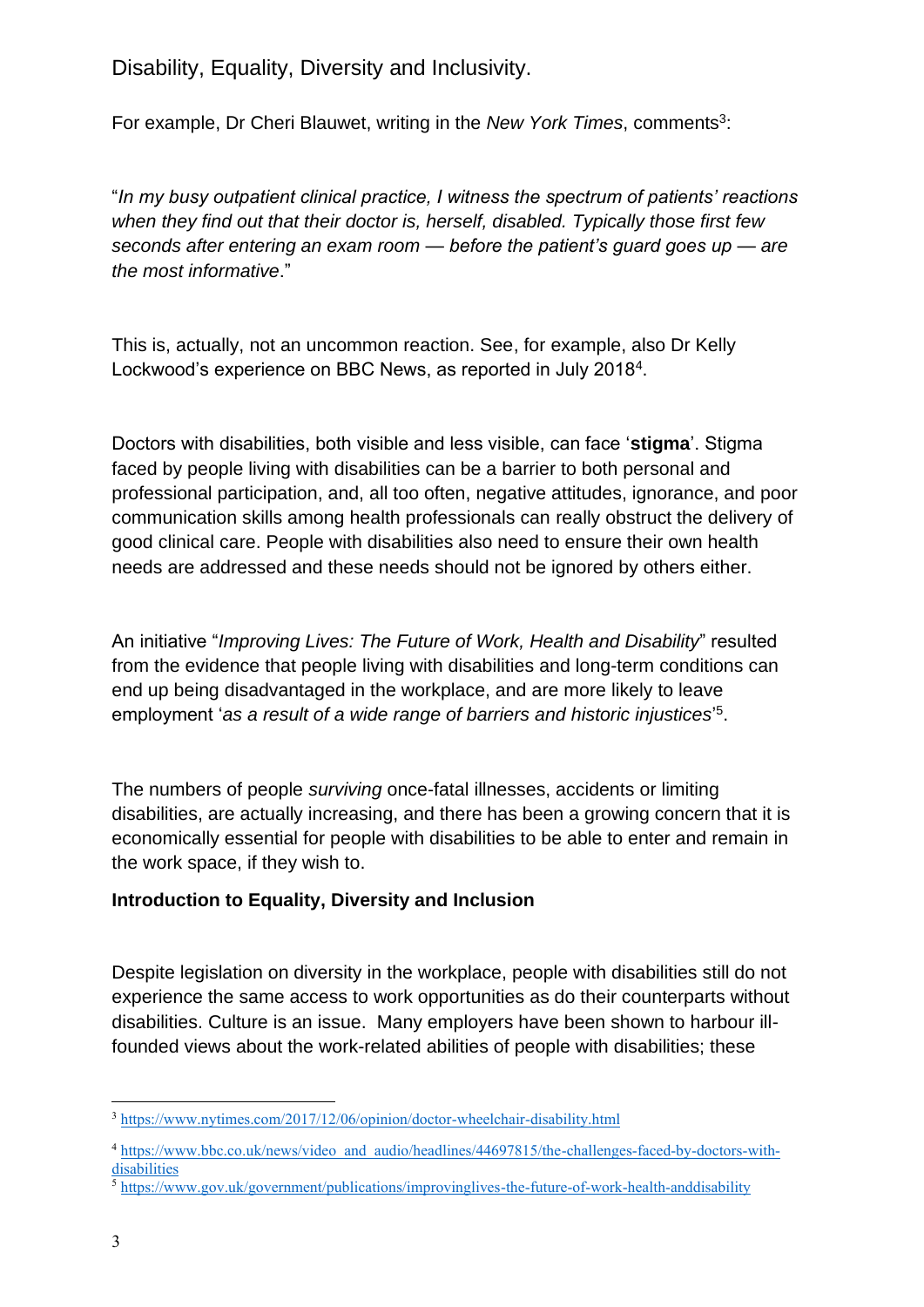negative views are often a result of interrelated concerns that permeate the entire employment cycle<sup>6</sup>.

It is possible (and common) to miss critical issues in caring empathically and effectively for persons with disabilities through not involving persons with disabilities in identifying their own training needs.

"*They know neither specific clinical needs nor basic fundamentals, such as how to: recognize disability in its full diversity; communicate effectively with persons with disabilities; identify various contributors to disability, including social and environmental factors; and understand where disability fits into individuals' lives, values, preferences, and expectations about their health and futures essential foundations for patient-centered care*."

(Iezzoni and Long-Bellil, 2012<sup>7</sup> )

When facing problems, it can therefore be very challenging to know who to approach for information, answers or support.

Having a health condition or disability alone does not constitute itself a fitness-topractise concern.

The GMC looks at the impact a health condition is having on the person's ability to practise medicine safely, and determines this individually on a unique case-by-case basis.

Direct contact with patients with disabilities had a specific impact on trainees' levels of anxiety and empathy. It is considered good practise that accreditation standards for postgraduate medical programmes can require the inclusion of disability education<sup>8</sup>.

#### **The legal definition of disability**

<sup>6</sup> <https://link.springer.com/article/10.1007/s10869-018-9602-5>

<sup>7</sup> <https://www.ncbi.nlm.nih.gov/pubmed/22726853>

<sup>8</sup> <https://www.ncbi.nlm.nih.gov/pubmed/30115582>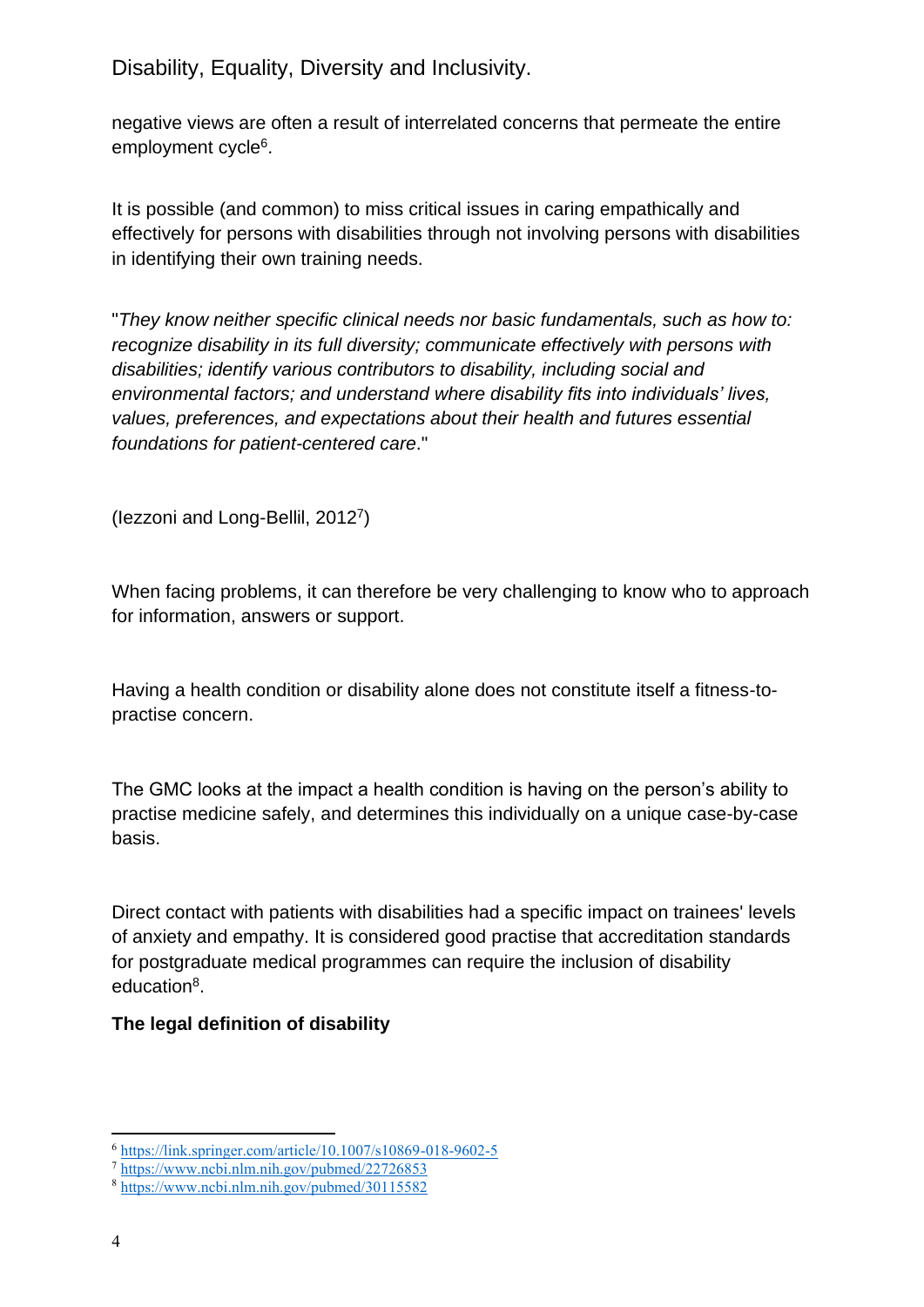According to the definition of **disability<sup>9</sup>** under the **Equality Act** [2010], you're disabled under the Equality Act 2010 if you have a physical or mental impairment that has a '*substantial*' and '*long-term*' negative effect on your ability to do normal daily activities.

Other jurisdictions have comparable legislation $10$ .

The person must have **an impairment that is either physical or mental,** this includes sensory impairments such as those affecting sight or hearing.

The key thing is not the impairment but its effect. Impairments such as migraines, dyslexia, asthma, or back pain can count as a disability if the adverse effect on the individual is **substantial and long-term**.

**Long-term** means that the impairment has lasted or is likely to last for at least 12 months or for the rest of the affected person's life.

**Substantial** means more than minor or trivial.

More helpful explicit guidance is given through the supporting documentation<sup>11</sup>, "*Equality Act 2010: Guidance on matters to be taken into account in determining questions relating to the definition of disability*".

<sup>9</sup> <https://www.gov.uk/definition-of-disability-under-equality-act-2010>

<sup>&</sup>lt;sup>10</sup> Under current law, employers should always keep in mind the provisions and potential sanctions covered under the Equality Act 2010 and, in Northern Ireland, the Disability Discrimination Act 1995 and Special Educational Needs and Disability (Northern Ireland) Order 2005.

<sup>11</sup>

[https://assets.publishing.service.gov.uk/government/uploads/system/uploads/attachment\\_data/file/570382/Equal](https://assets.publishing.service.gov.uk/government/uploads/system/uploads/attachment_data/file/570382/Equality_Act_2010-disability_definition.pdf) ity Act 2010-disability definition.pdf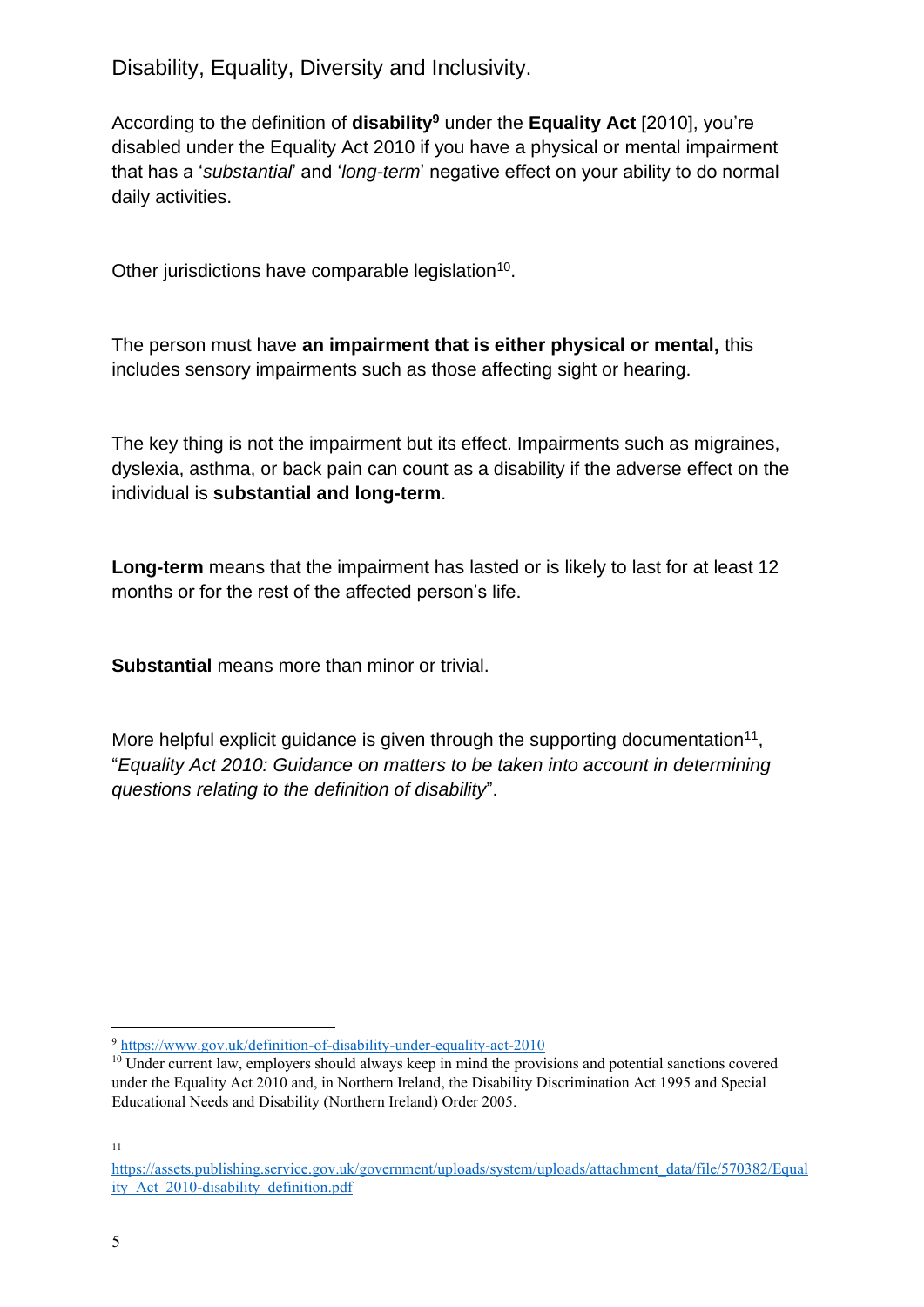### *Physical or mental impairment*

The definition requires that the effects which a person may experience must arise from a physical or mental impairment.

"*The term mental or physical impairment should be given its ordinary meaning. It is not necessary for the cause of the impairment to be established, nor does the impairment have to be the result of an illness. In many cases, there will be no dispute whether a person has an impairment. Any disagreement is more likely to be about whether the effects of the impairment are sufficient to fall within the definition and in particular whether they are long-term. Even so, it may sometimes be necessary to decide whether a person has an impairment so as to be able to deal with the issues about its effects."* (**A3**, *p*. 8)

"*It may not always be possible, nor is it necessary, to categorise a condition as either a physical or a mental impairment. The underlying cause of the impairment may be hard to establish. There may be adverse effects which are both physical and mental in nature. Furthermore, effects of a mainly physical nature may stem from an underlying mental impairment, and vice versa*." (**A6,** *p.* 9)

*"A disability can arise from a wide range of impairments which can be:*

- *sensory impairments, such as those affecting sight or hearing;*
- *impairments with fluctuating or recurring effects such as rheumatoid arthritis, myalgic encephalitis (ME), chronic fatigue syndrome (CFS), fibromyalgia, depression and epilepsy;*
- *progressive, such as motor neurone disease, muscular dystrophy, and forms of dementia;*
- *auto-immune conditions such as systemic lupus erythematosis (SLE);*
- *organ specific, including respiratory conditions, such as asthma, and cardiovascular diseases, including thrombosis, stroke and heart disease*
- *developmental, such as autistic spectrum disorders (ASD), dyslexia and dyspraxia;*
- *learning disabilities;*
- *mental health conditions with symptoms such as anxiety, low mood, panic attacks, phobias, or unshared perceptions; eating disorders; bipolar affective disorders; obsessive compulsive disorders; personality disorders; post-traumatic stress disorder, and some self-harming behaviour;*
- *mental illnesses, such as depression and schizophrenia;*
- *produced by injury to the body, including to the brain* (**A5**, *p*. 8/9)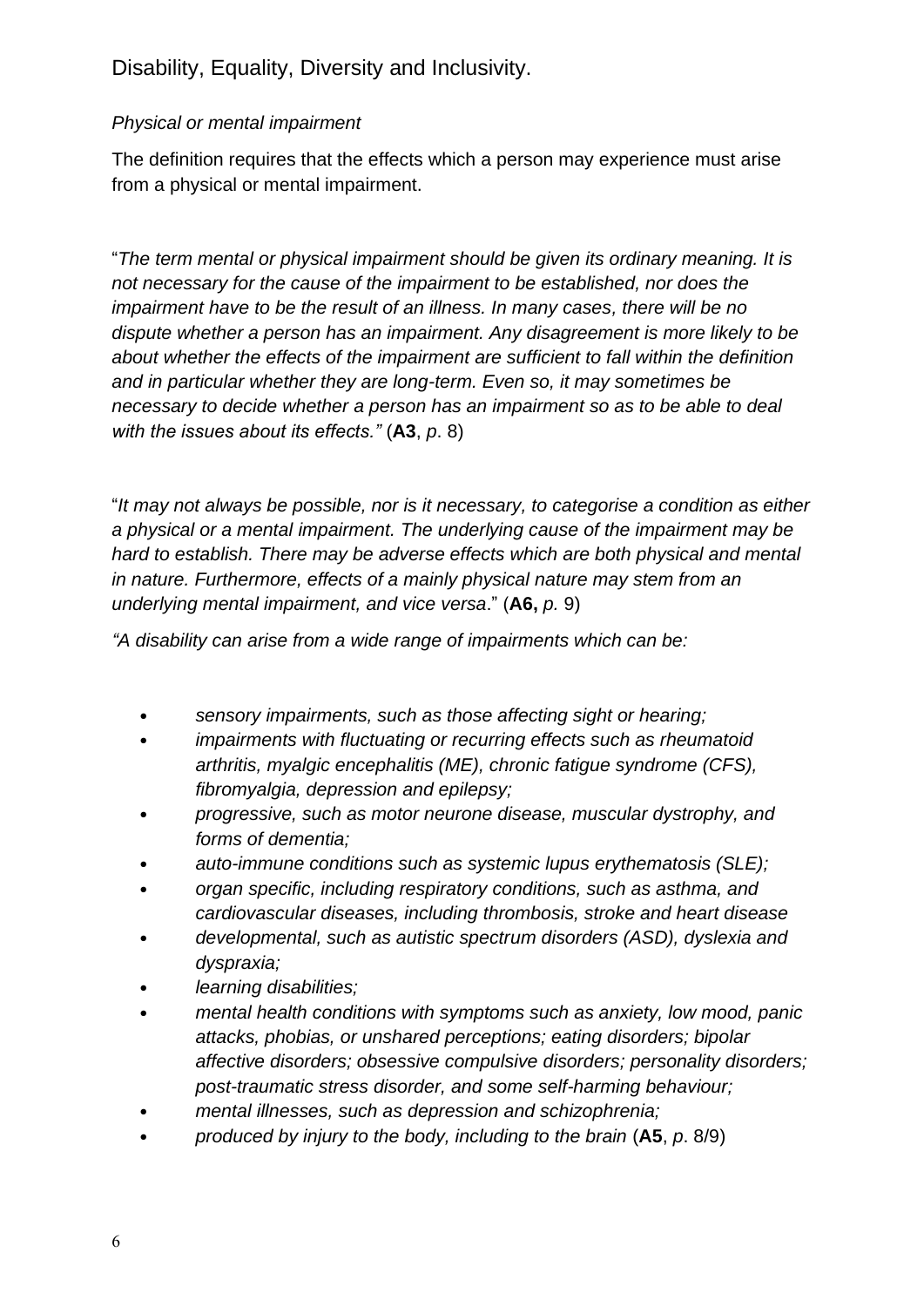This is clearly a helpful list, although the standard rules of statutory interpretation will apply.

It is worth noting the '*parity of esteem*' also applies to disability – in that disability can be caused by both mental and physical conditions potentially.

# **What is the Equality Act [2010]?**

The **Equality Act** [2010]<sup>12</sup> is the pivotal legislative instrument.

Protection against discrimination due to disability was first legislated for in the **Disability Discrimination Act** [1995].

The official response of NHS England to the Equality Act (2010) is provided in a statement, "NHS England response to the specific equality duties of the Equality Act 2010"<sup>13</sup> .

The **Equality Act** [2010] protects employees, and examples of areas it covers include:

- recruitment;
- terms of employment, including pay;
- promotion, transfer and training opportunities:
- dismissal or redundancy;
- disciplinary proceedings and grievances.

<sup>12</sup> <http://www.legislation.gov.uk/ukpga/2010/15/contents>

<sup>13</sup> [https://www.england.nhs.uk/wp-content/uploads/2018/06/nhse-response-to-specific-equality-duties-of-the](https://www.england.nhs.uk/wp-content/uploads/2018/06/nhse-response-to-specific-equality-duties-of-the-equality-act-2010.pdf)[equality-act-2010.pdf](https://www.england.nhs.uk/wp-content/uploads/2018/06/nhse-response-to-specific-equality-duties-of-the-equality-act-2010.pdf)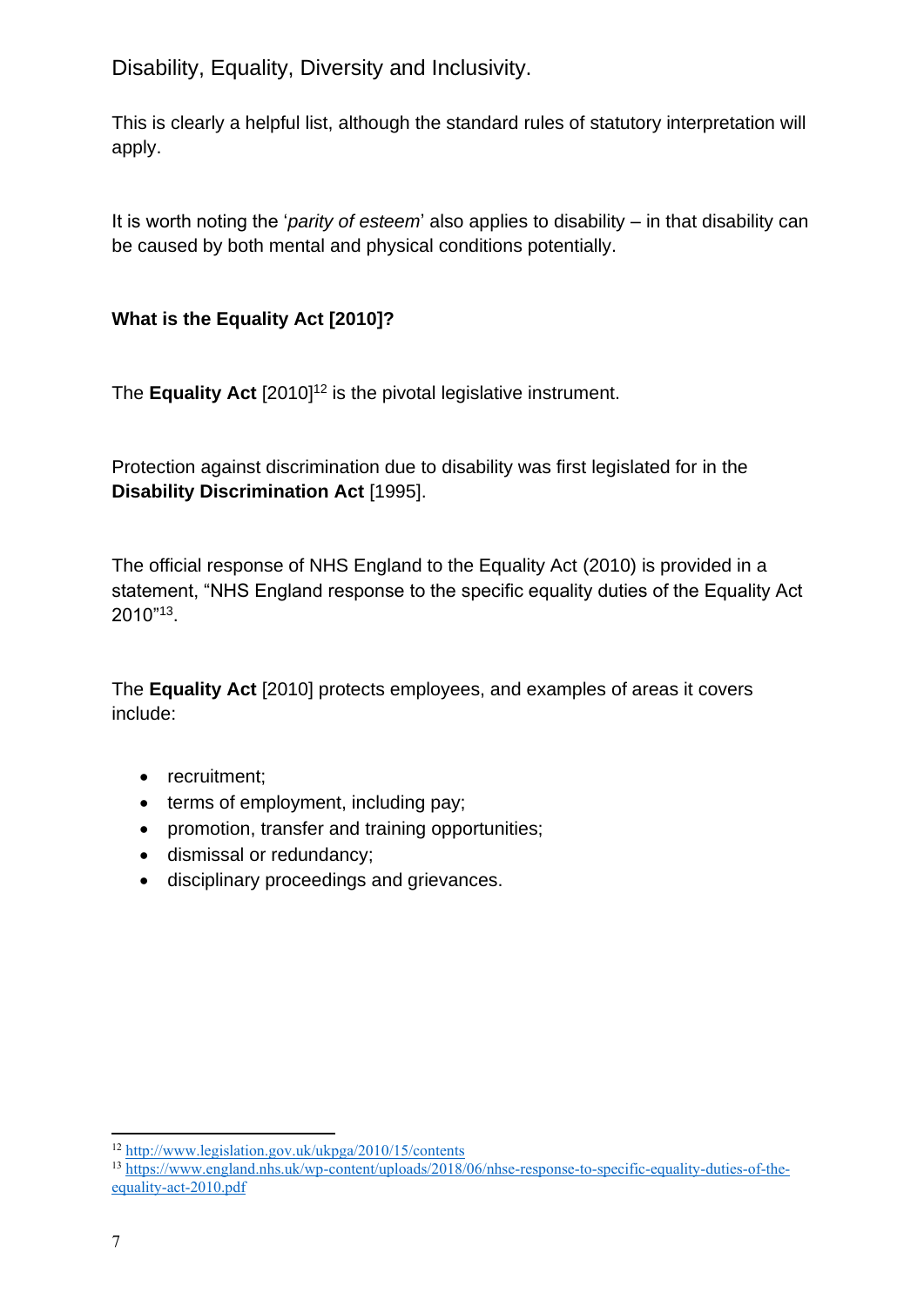#### **Discussing the concepts of disability**

The word "**disability**" has been used widely to identify the active or residual impairments that result from disease and injury, as well as the physical, mental, or emotional functional limitations or difficulties a person has as a result of the residual impairments, and also the participation restriction the person experiences when the environment is not supportive<sup>14</sup>.

In reality, the term "disability" colloquially has become a shorthand expression or an umbrella term that denotes a number of phenomena.

A complicating factor in definition and measurement is that there is not a clearly marked separation between those with disabilities and those without disability. Disability may be said to be on a *continuum*.

People may be disabled in one situation and not another, depending on what is required of them, or what the environmental conditions are<sup>15</sup>.

To label a person with a chronic disease as a '*patient in a permanent state*' is an unhelpful framing.

Each is affected *differently* by their condition, and each reacts in their own individual way.

In medicine, the instinct is to focus on one individual medical label, which deflects us away from what really matters *to* patients.

Managing an individual with chronic disease can therefore be framed as an example of 'conflict resolution', between reconciling treatment needs of the doctor of the patient. But it is equally true that something which a doctor with a long-term condition themselves, is likely to understand and appreciate far more deeply than a doctor without this lived experience.

<sup>14</sup> <https://www.sciencedirect.com/science/article/pii/S1047279713004031?via%3Dihub>

<sup>15</sup> [https://www.medicinejournal.co.uk/article/S1357-3039\(18\)30098-7/abstract](https://www.medicinejournal.co.uk/article/S1357-3039(18)30098-7/abstract)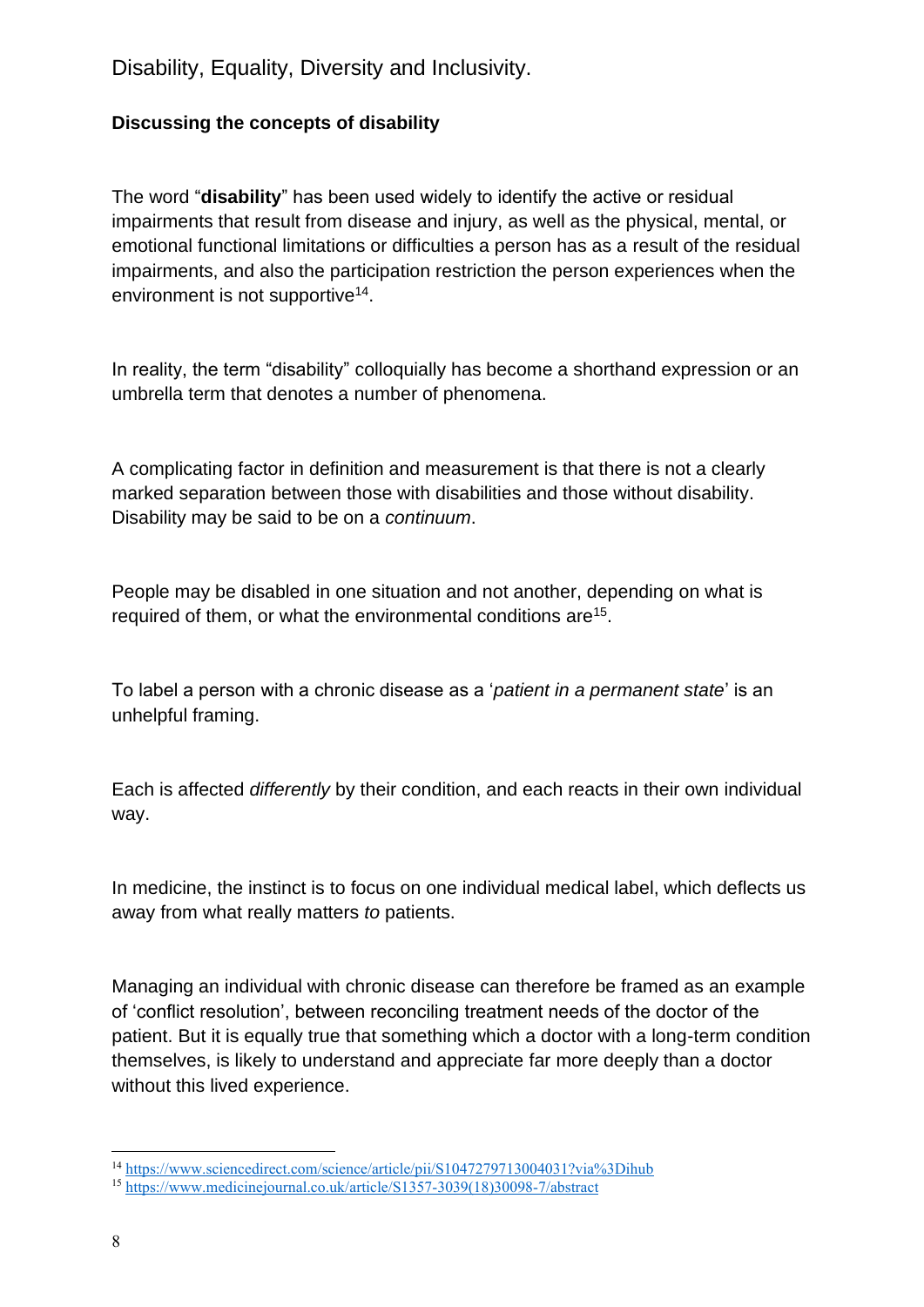### **Models of disability**

Different understandings of the relationship of impairment to limitation inform two contrasting approaches to disability, often framed as polar opposing models: the medical and social.

The **medical model** says that disability arises from an individual's medical condition. The medical model understands a disability as a physical or mental impairment of the individual and its personal and social consequences, and regards the limitations faced by people with disabilities as resulting primarily, or solely, from their impairments.

The **social model** understands disability as a relation between an individual and their social environment. The exclusion of people with certain physical and mental characteristics from major domains of social life or society is manifest not only in deliberate segregation, but in a built environment and organised social activity that precludes or restricts the active participation of people seen or labelled as having disabilities. Although disability can be narrowly construed as being due to the impairment or physical/mental outcomes caused by a medical condition, it is also a social construct that results from the social and physical environment in which a person lives their life.

While there is no comprehensive list of impairments which constitute a person being disabled, examples of the types of impairment include:

- sensory impairments;
- mobility difficulties and other physical impairments;
- mental health problems;
- learning difficulties;
- cognitive impairments.

It is important to note that the definition also covers illnesses and conditions which some people may not instinctively associate with disability, such as asthma, depression, heart disease or diabetes.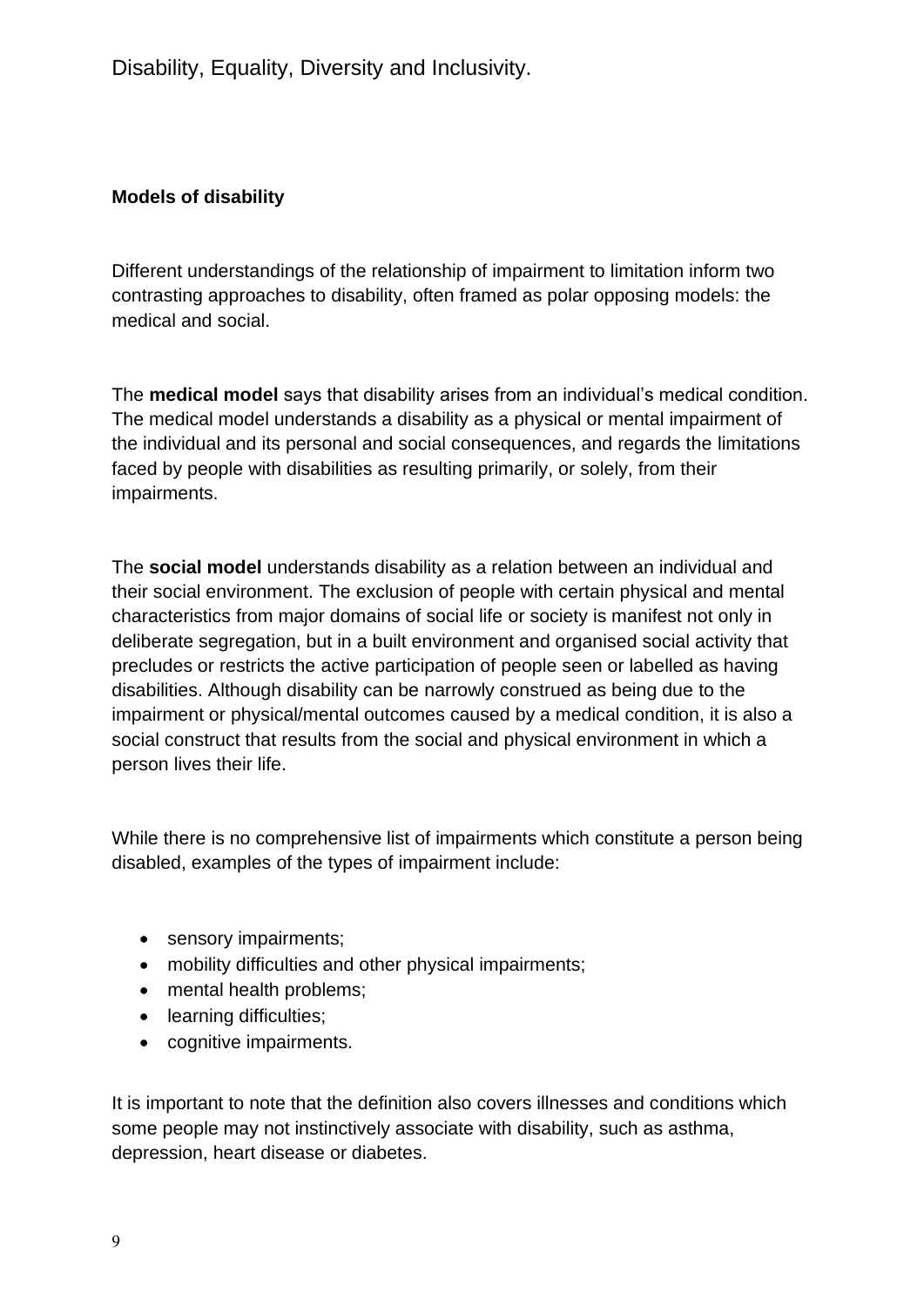The medical model of disability views disability as a result of a physical condition that is intrinsic to the individual, and that may reduce the individual's quality of life. Disabled citizens are *defined* by their illness or medical condition, and medical diagnoses can be used to determine access to social benefits, housing, healthcare, education, leisure and employment.

In this framing, the individual disabled person's impairment is the problem, and therefore, the impairment and disability are viewed as synonymous. As a result, curing or managing an impairment involves identifying the illness, medical condition or loss of function, understanding it and learning to control it.

On the other hand, the social model of disability recognises that an individual is actively disabled by society through attitudinal, environmental and organisational barriers. This is a powerful distinction, as it posits that disability is not simply as an inevitable or predetermined result of impairment or medical condition.

This model makes a clear distinction between impairment (i.e. the loss or abnormality of psychological, physiological or anatomical structure or function) and subsequent disability.

Disability clearly results from a complex mix of individual factors (personal characteristics, diseases and disorders, impairments, individuals' abilities to perform activities and participate in daily life) and social and environmental facilitators and barriers<sup>16</sup>. This approach suggests critical directions for training physicians about disabilities.

Many of the issues faced by disabled doctors, imposed by wider society, therefore squarely lie in the provision and inaccessibility of services that result in a general prejudice against an integrated community life for disabled people. Specific to doctors, this implies that the inherent structure of medical training and careers could be considered as causative, at least in part, for some of the difficulties and barriers faced by disabled doctors today.

The social model does not give straightforward insights into how definitions in social policy should be formulated and operationalised, but it does raise a number of

<sup>16</sup> <https://www.ncbi.nlm.nih.gov/pubmed/22726853>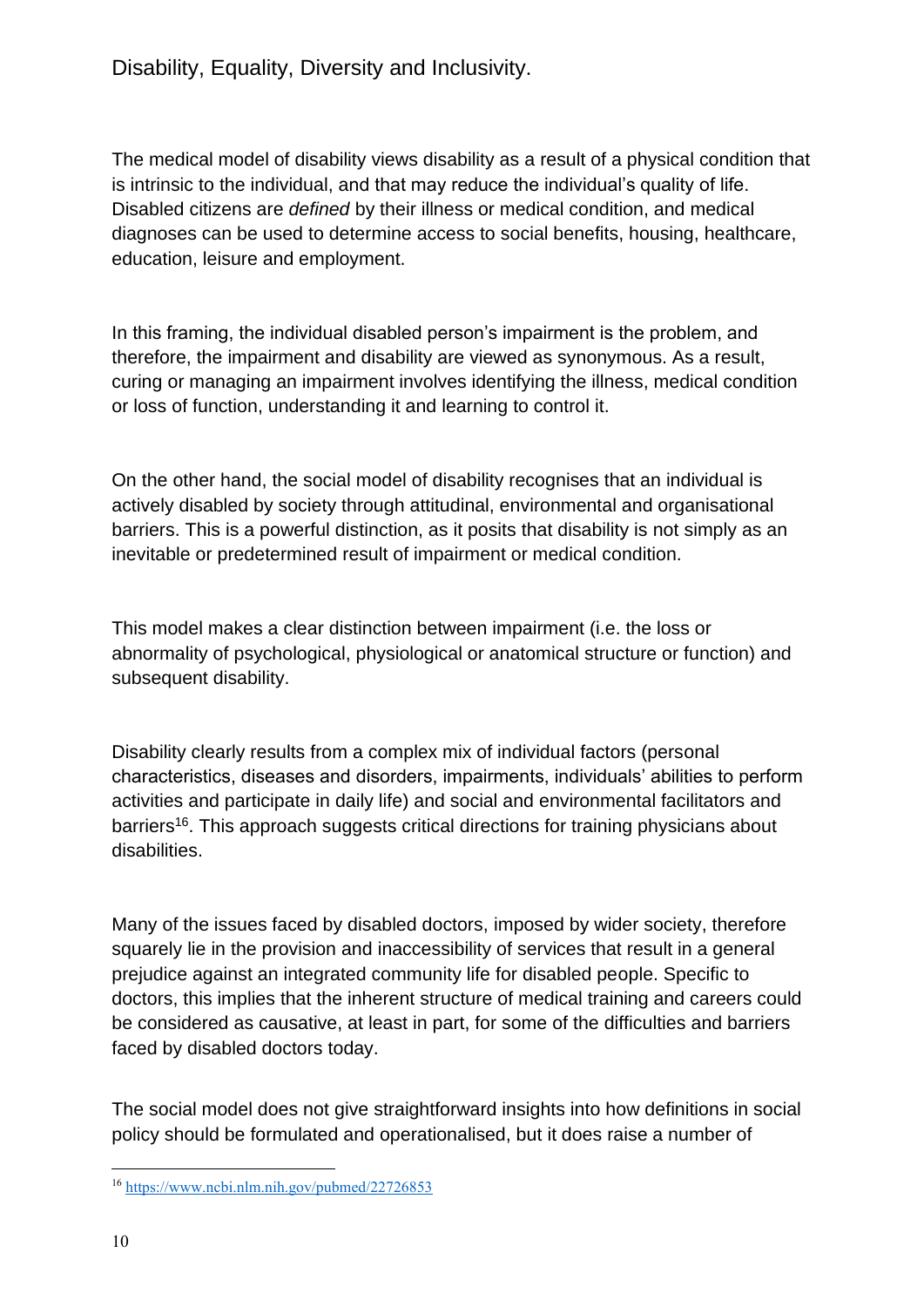important issues for social policy. Similarly, whilst it does not give straightforward insights into how medical training and working should be formulated and operationalised, it also raises a number of important issues that should be considered when making future re-structures.

The social model implies that policies should be directed at the removal of barriers to full participation for disabled people, rather than '*problematising*' the disabled person. This suggests that policy should be concerned with identifying disabling situations, rather than disabled people.

For example, we can see this approach in action in the development of regulations on building design and transport, which are intended to prevent the construction of new disabling situations and to reduce existing physical barriers. This approach should also be taken when reviewing the structure of medical training and working with the aim of identifying and mitigating against disabling situations, rules or regulations. Clearly the issue is far more complex in medicine, because of the *central* issue of patient safety. However, this in no way makes this unachievable.

The definition of disability, historically, has been highly contentious for several reasons.

First, it is only in the past century that the term "disability" has been used to refer to a distinct class of people. Historically, "disability" has been used either as a synonym for "inability" or as a reference to legally imposed limitations on rights and powers.

Second, many different characteristics are considered disabilities, and there might seem to be little about the functional or experiential states of people with these various conditions to justify a common concept; indeed, there is at least as much variation among "disabled" people with respect to their experiences and bodily states as there is among people who lack disabilities.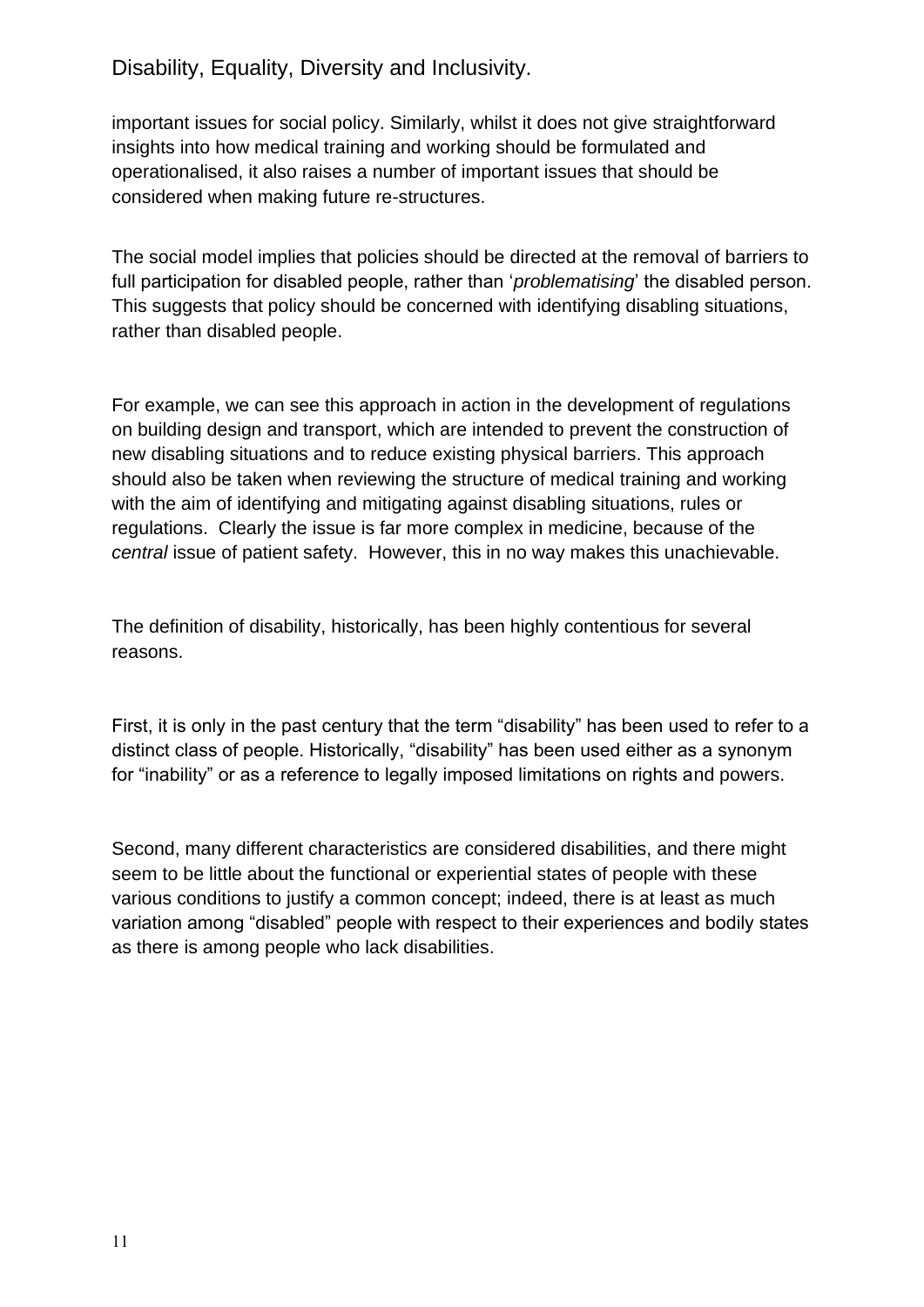## **Important cases from the Employment Appeal Tribunal**

# **The 'Cox case'**

In the case of **Mr I Cox v Essex County Fire and Rescue Service:** 

**UKEAT/0162/13/SM<sup>17</sup>**, Mr Cox had informed his employer that he was suffering from bipolar affective disorder. This was, however, never properly confirmed to the employer by medical evidence, and Mr Cox would not agree to the disclosure of his medical records.

The Tribunal and the Employment Appeal Tribunal both decided, on the facts, that, in the absence of a definitive diagnosis, the employer did not have actual or constructive knowledge of the disability<sup>18</sup>.

# **The 'Gallop case'**

Where there is a dispute in litigation about whether the employer knew or ought reasonably to have known of the employee's disability, one issue considered in precedent case law is the extent to which an employer can rely on the content of an occupational health assessment that does not indicate that the individual satisfies the Equality Act definition of disability. Without that *actual or "constructive"*  knowledge, an employer cannot be liable for disability discrimination<sup>19</sup>.

In **Gallop v Newport City Council** (2013) the Employment Appeal Tribunal (EAT) upheld that the employer was entitled to deny actual or constructive knowledge of the employee's disability "*by relying simply on its unquestioning adoption of OH's unreasoned opinions that Mr Gallop was not a disabled person*" 20 .

<sup>17</sup> [https://www.gov.uk/employment-appeal-tribunal-decisions/mr-i-cox-v-essex-county-fire-and-rescue-service](https://www.gov.uk/employment-appeal-tribunal-decisions/mr-i-cox-v-essex-county-fire-and-rescue-service-ukeat-0162-13-sm)[ukeat-0162-13-sm](https://www.gov.uk/employment-appeal-tribunal-decisions/mr-i-cox-v-essex-county-fire-and-rescue-service-ukeat-0162-13-sm)

<sup>&</sup>lt;sup>18</sup> <https://www.employmentcasesupdate.co.uk/site.aspx?i=ed18637>

<sup>19</sup> <https://www.personneltoday.com/hr/ascertaining-whether-an-employee-has-a-disability/>

<sup>20</sup> <https://www.employmentcasesupdate.co.uk/site.aspx?i=ed19473>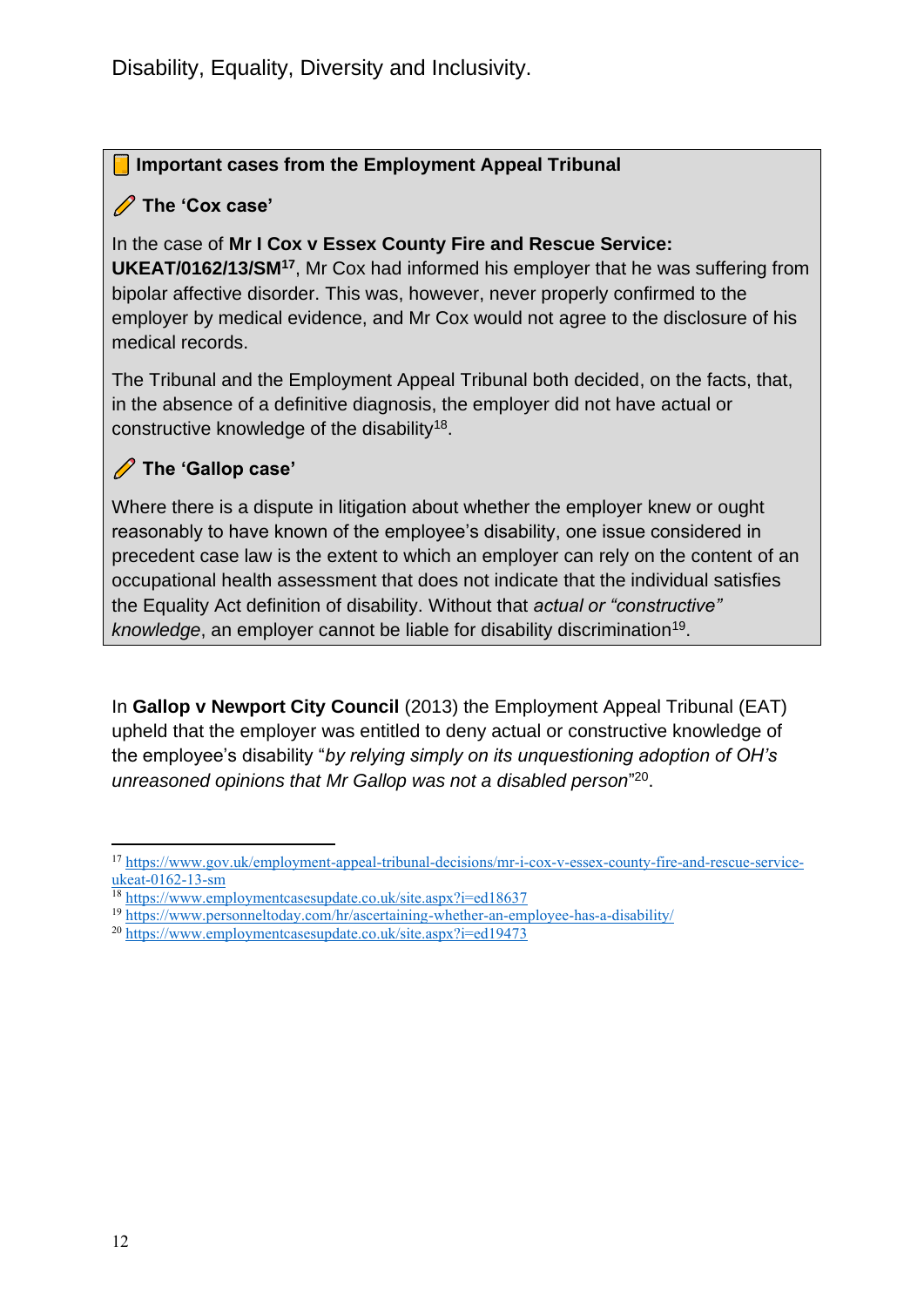# **"Disability employment gap"**

The **disability employment gap** reflects the many levels of discrimination that disabled people can face.

Disabled people across Britain are less likely to be in employment than non-disabled people. Since 2010 there has been extensive reform to UK Government employment support programmes (*e.g*. "Access to Work"), but there are specific concerns about their effectiveness for disabled people ("*Being disabled in Britain: a journey less equal*": EHRC, 2017<sup>21</sup>). There are genuine concerns about whether support programmes have much efficacy for practising doctors because of the relative inflexibility of medical training and the complexities of employment arrangements during training. Greater diversity in the healthcare workforce is seen as a promising strategy for addressing racial and ethnic healthcare disparities by improving access to healthcare for patients, improving the patient experience, and increasing patient satisfaction<sup>22</sup>.

Problems can even happen at the recruitment stage (*e.g.* a lack of suitable job opportunities with flexible hours, or barriers at the application or interview stage). Indeed, barriers have been reported by disabled doctors undergoing specialty selection processes which have recently been reviewed in order to improve access. Unless this situation improves, many disabled people who want to work will continue to be excluded from the workplace in general<sup>23</sup>, and this includes the NHS.

The loss of skills and experience, the limitations on workplace diversity, and the devastating personal impact of losing a career or vocation, are also recognised as counterproductive to society too.

Conversely, it has been a consistent finding that people with disability or chronic illness may have unique abilities and experiences to contribute to medical practice, and that a diverse medical profession would, in fact, better relate to the community it serves<sup>24</sup>.

<sup>21</sup> <https://www.equalityhumanrights.com/en/publication-download/being-disabled-britain-journey-less-equal>

<sup>22</sup> <https://www.sciencedirect.com/science/article/pii/S245230112030016X>

<sup>23</sup> <https://www.tuc.org.uk/sites/default/files/DHIWsurveyreportEng.pdf>

<sup>24</sup> <https://bmcmededuc.biomedcentral.com/articles/10.1186/s12909-019-1715-7>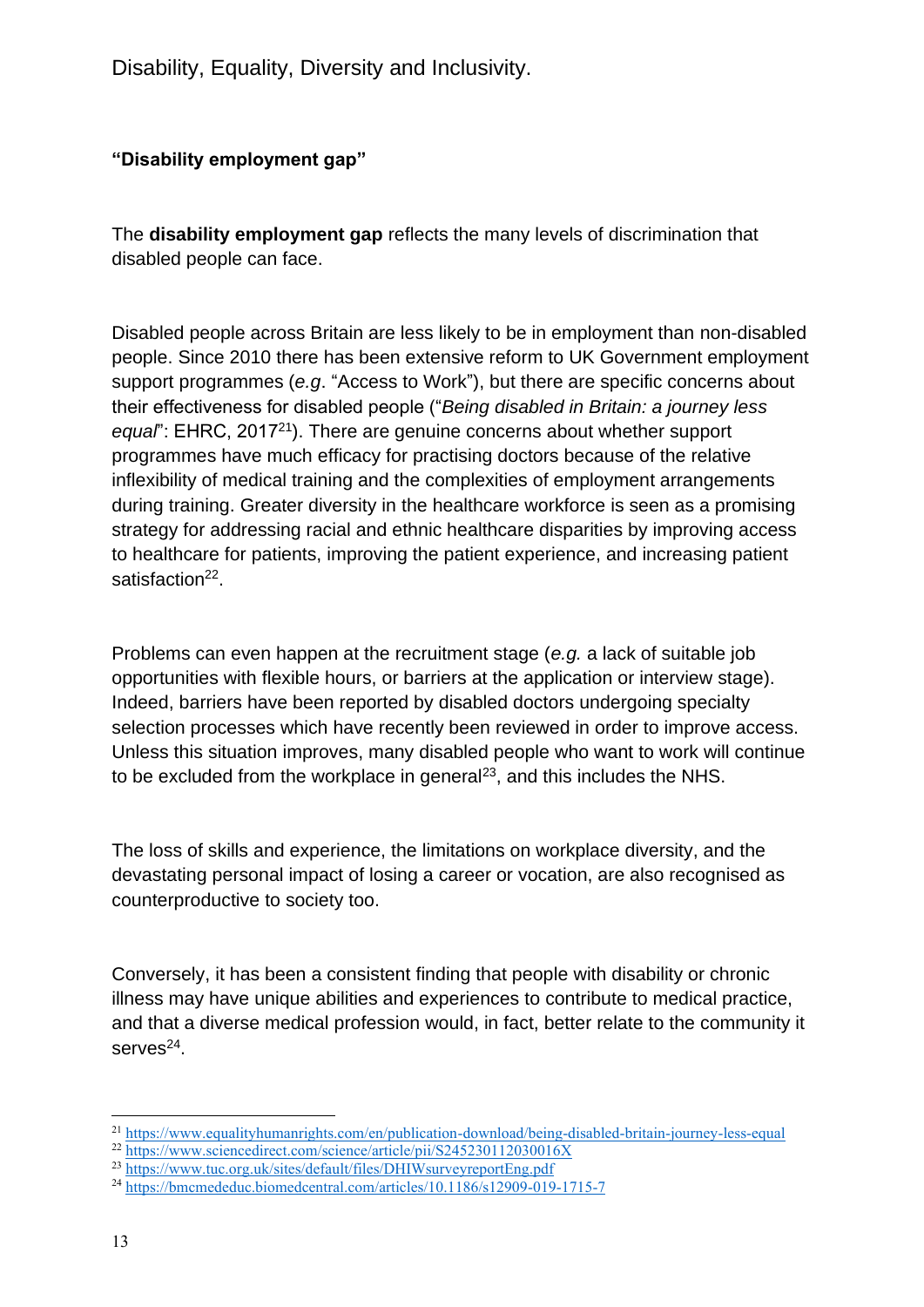#### **The importance of identifying negative attitudes**

There are many factors, such as personal experiences, age, race, gender, education level, marital status, place of residence, and socioeconomic status, that can influence an individual's attitude toward persons with disabilities.

Research has found that negative attitudes of health care professionals toward people with disabilities are a primary reason why patients with disabilities do not access health care services<sup>25</sup>.

In medicine, a physician's attitude toward a patient or situation is important because prevailing attitudes and misconceptions can be potential barriers to successful diagnosis and treatment<sup>26</sup>. According to Chubon (1982), negative attitudes toward individuals with disabilities can form "*invisible barriers*", whilst persons with disabilities aspire to pursue community involvement and community resources.<sup>27</sup>

The NHS is the largest employer in Europe, so, arguably, it should make significant efforts to retain and/or retrain doctors who are expensive to train and whose skills and experience are in short supply.

Supporting the health and wellbeing of people in and out of work, ensuring that people with health conditions are assisted to stay in or return to work, and ensuring that disabled people get the professional care and support they need are, in the first instance, simply the right things to do. In an ideal and wholly lawful world, this support would be guaranteed.

<sup>25</sup> <https://www.ncbi.nlm.nih.gov/pubmed/15609846>

<sup>26</sup> <https://www.ncbi.nlm.nih.gov/pubmed/12422321>

<sup>27</sup> <https://europepmc.org/article/med/6217329>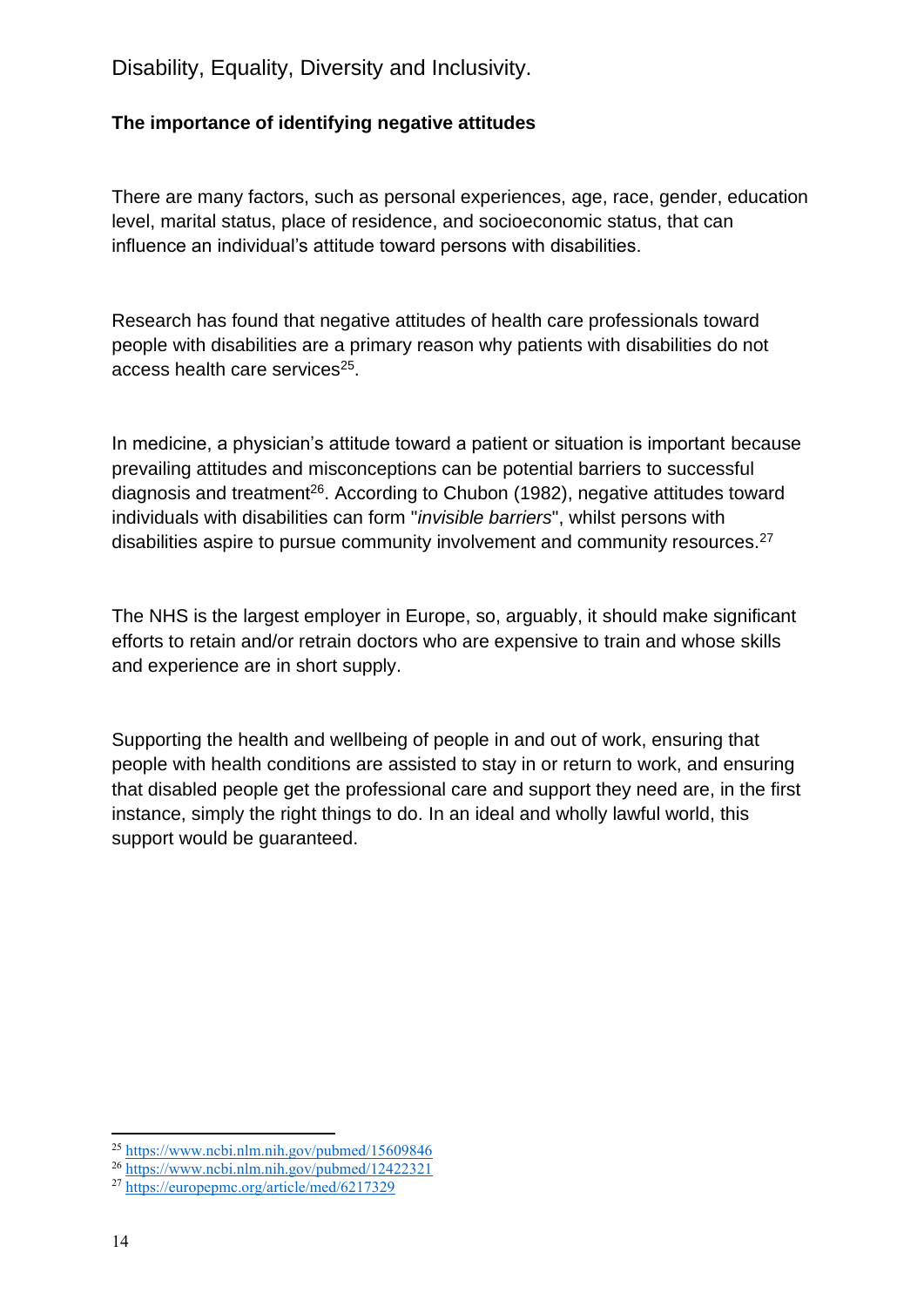According to the seminal General Medical Council ("GMC") report, "Caring for doctors: Caring for patients", which is about wellbeing in the medical profession, West and Coia (2019), comments<sup>28</sup>:

"*The benefits of diversity include improved performance and innovation. These are realised in cultures or climates of positive inclusion rather than exclusion. Inclusive practices ensure all (including women, BME staff, lesbian, gay, bisexual and transgender (LGBT+) staff, staff with disabilities) influence key decisions and processes within their teams and organisations. This results in a richer information pool, more comprehensive decision making, more positive staff attitudes and higher levels of patient satisfaction. Steps should be taken to ensure that the needs of doctors more likely to be perceived as 'outsiders' are considered and are given voice and influence*." (*p*. 36)

A review by Liz Miller (2009) found that doctors often have poor mental health, with psychiatric symptoms present in up to 28% of participants; sickness absence among doctors remains low, and doctors may conceal their problems and continue to work even when they are unwell<sup>29</sup>. It is therefore even more important then, that we create an environment in which doctors feel able to divulge their illnesses and disabilities in order to obtain support and advice to allow them to remain in safe clinical practice.

There is a bigger 'pool' from which disabled doctors may be selected, compared to in previous years. Training opportunities are more widespread, opportunities less constrained by social class reflecting a culture of protected human rights including non-discrimination. Combined with advancing medical practice and burgeoning new technology, opportunities for disabled doctors should be more widespread<sup>30</sup>.

Institutions involved in clinical training must be able to determine and provide, with appropriate support, the optimal reasonable adjustments for equal access to the curriculum for doctors, while ensuring competence and fitness-to-practise.<sup>31</sup>

<sup>28</sup> GMC report, "Caring for doctors: Caring for patients", West and Coia (2019), [https://www.gmc-uk.org/-](https://www.gmc-uk.org/-/media/documents/caring-for-doctors-caring-for-patients_pdf-80706341.pdf) [/media/documents/caring-for-doctors-caring-for-patients\\_pdf-80706341.pdf](https://www.gmc-uk.org/-/media/documents/caring-for-doctors-caring-for-patients_pdf-80706341.pdf)

 $29$  <https://academic.oup.com/occmed/article/59/1/53/1417887>

<sup>30</sup> <https://www.ncbi.nlm.nih.gov/pmc/articles/PMC4952495/>

<sup>31</sup> [https://www.thelancet.com/journals/lancet/article/PIIS0140-6736\(20\)30215-4/fulltext](https://www.thelancet.com/journals/lancet/article/PIIS0140-6736(20)30215-4/fulltext)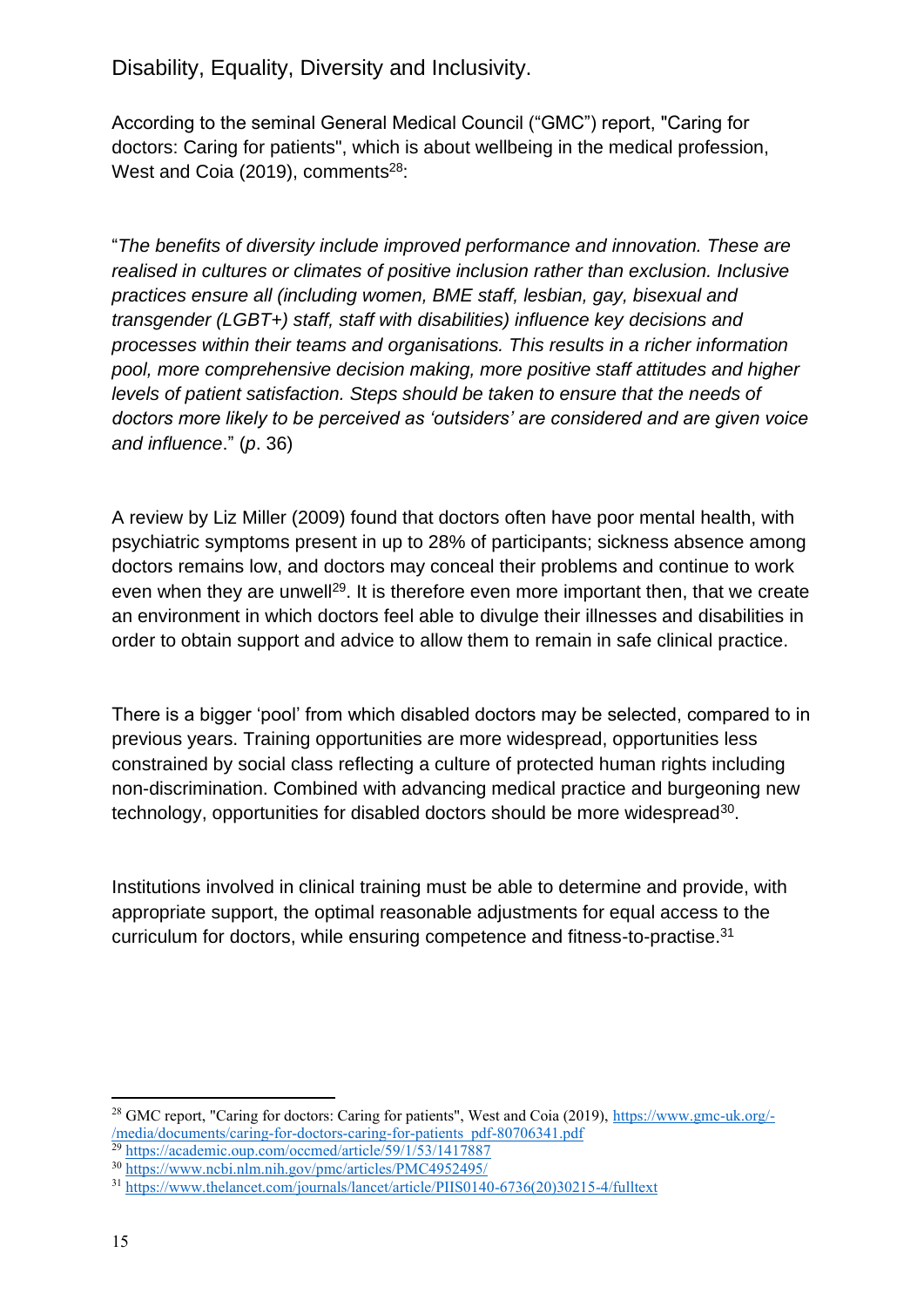#### **Should I disclose my disability?**

Medical training is a competitive, tough, and demanding course. It is therefore understandable that this question should be posed.

Postgraduate educators and doctors in training have a shared responsibility to make sure the right information is known about a doctor's health. GMC 'Good Medical Practice' specifically states that, "if you have a serious condition that could affect your judgement or performance or if this could be affected by its treatment, you have a duty to disclose this. You must not rely on your own assessment of the risk to patients."<sup>32</sup>

The skills needed for a disabled learner are the same for anyone. You will need to be given opportunities to learn medicine by listening, doing, thinking, and you will be examined on doing things, your ability to communicate, and your ability to learn knowledge and apply it to new situations. Similarly, the 'Outcomes for Graduates' and the CCT requirements of your chosen specialty are the same for everyone. Therefore, you will not be subject to additional requirements should you disclose a health condition or disability. However, although the final outcome and competencies are the same for everyone, the way in which they are achieved can be changed as a 'reasonable adjustment'. So, it is in your own interests to disclose a disability or health condition as early as possible. If your condition or impairment should then have an impact upon your methods for achieving the required outcomes, this can be considered and allowed if judged to be 'reasonable' and your progress not hampered by a lack of communication.

As a person, anyway, it can be incredibly difficult to accept your disability.

As a medical doctor, it can be an even greater challenge. This is perhaps because of the "*medical matrix*"<sup>33</sup>. As medical doctors, we detach ourselves from patients' problems and see ourselves as iron clad and unshakable. Disability is then perceived as an unusual attack on our '*self*'. This puts us across that line between doctor and patient, blurs the distinction – that safety barrier that allows us to detach ourselves.

<sup>32</sup> [https://www.gmc-uk.org/ethical-guidance/ethical-guidance-for-doctors/good-medical-practice/domain-2---](https://www.gmc-uk.org/ethical-guidance/ethical-guidance-for-doctors/good-medical-practice/domain-2----safety-and-quality#paragraph-28) [safety-and-quality#paragraph-28](https://www.gmc-uk.org/ethical-guidance/ethical-guidance-for-doctors/good-medical-practice/domain-2----safety-and-quality#paragraph-28)

<sup>33</sup> <https://journals.sagepub.com/doi/abs/10.1177/0533316418823117>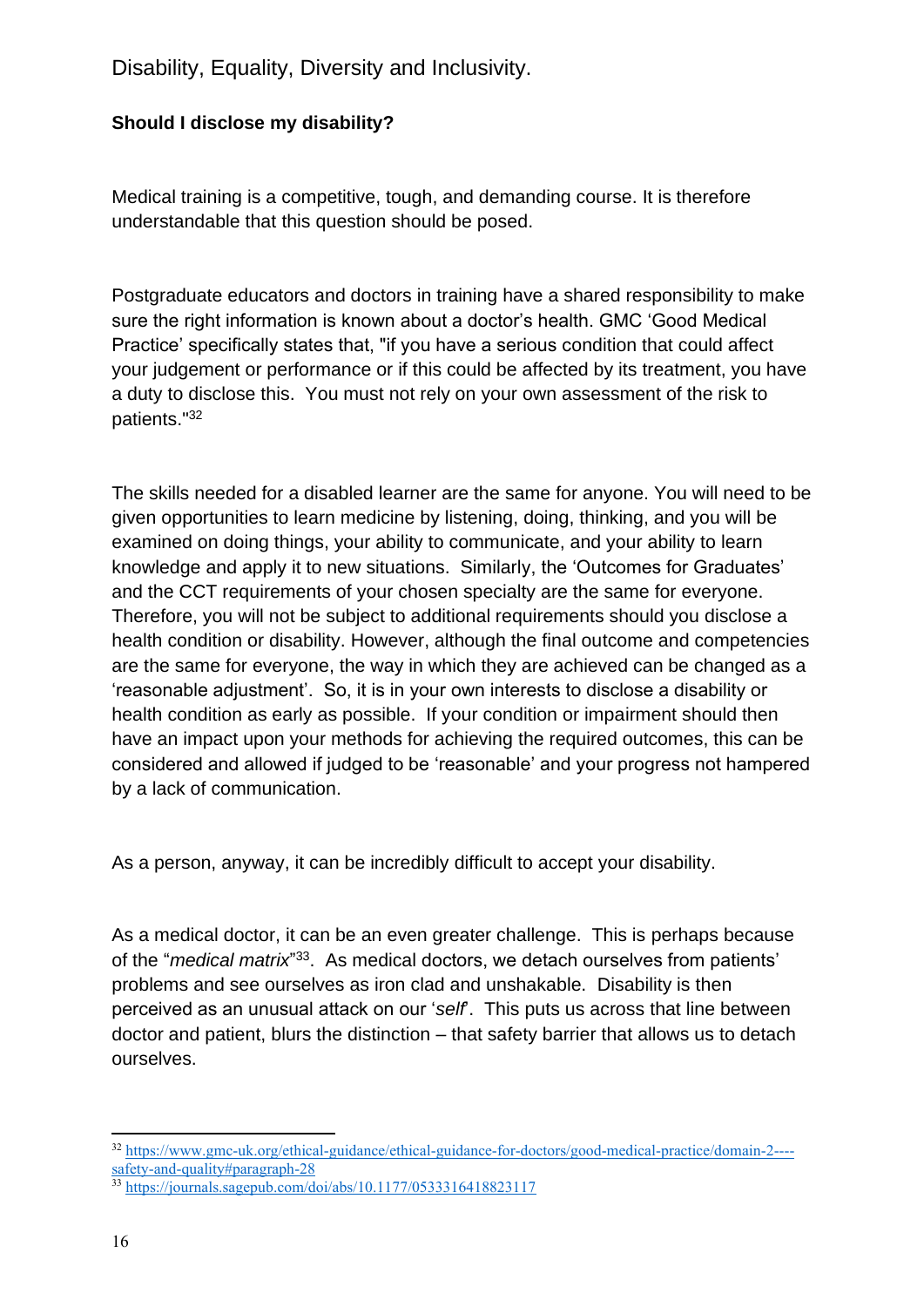Suddenly, we find ourselves on the other side of this relationship. We are one of them, the same as our patients and indeed, we are now a patient of another doctor. There are things that we are unable to do, unable to achieve, no matter how hard we study or push. This journey of acceptance can be a very challenging, complex and emotional one indeed. As a disabled doctor, accepting our disability can shake us to the core.

The issue of disclosure is especially relevant to where the signs of disability are not immediately obvious, and it may help to explain why managers may be unaware of the actual number of workers with disabilities in their applicant pools.

There exist 'hidden' impairments (for example, mental illness or mental health conditions, diabetes, epilepsy), which will count as disabilities, because they meet the definition in the Act. Hidden chronic illnesses which cause fatigue seem to be the most difficult conditions for people to understand, including doctors and other clinicians. Many disabilities are effectively hidden to all but the affected party. Included in hidden disabilities are a wide range of physical and psychological conditions that often have no visible manifestation or have visible features that are not clearly connected to a disability, such as diabetes, arthritis, and depression<sup>34</sup>.

There will still be people who keep their impairments hidden. It is possible that many individuals might disclose their condition after job offer and the employer will then seek advice from an occupational physician on their fitness for work<sup>35</sup>.

In some cases, people may choose to conceal their disabilities because they fear negative repercussions on their careers should they disclose them. In other cases, they do not want to feel different from their peers<sup>36</sup>. In the case of a doctor, being able to conceal a hidden disability might be a tempting means of refusing to acknowledge it. In the environment of the medical profession, where patient safety is always front and centre and fitness to practice feels to be the first concern of any colleague to learn of our disability, the temptation to conceal a disability is very real.

Because poor mental health is likely to be a 'hidden' or 'invisible' disability and many people are reluctant to disclose a condition, it is good practice for an employer to make adjustments for someone experiencing poor mental health even if they do not necessarily consider they have a disability under the **Equality Act** [2010].

<sup>34</sup> <https://link.springer.com/article/10.1007/s10869-018-9602-5>

<sup>35</sup> <https://academic.oup.com/occmed/article/61/7/453/1461813>

<sup>36</sup> <https://link.springer.com/article/10.1007/s10869-018-9602-5>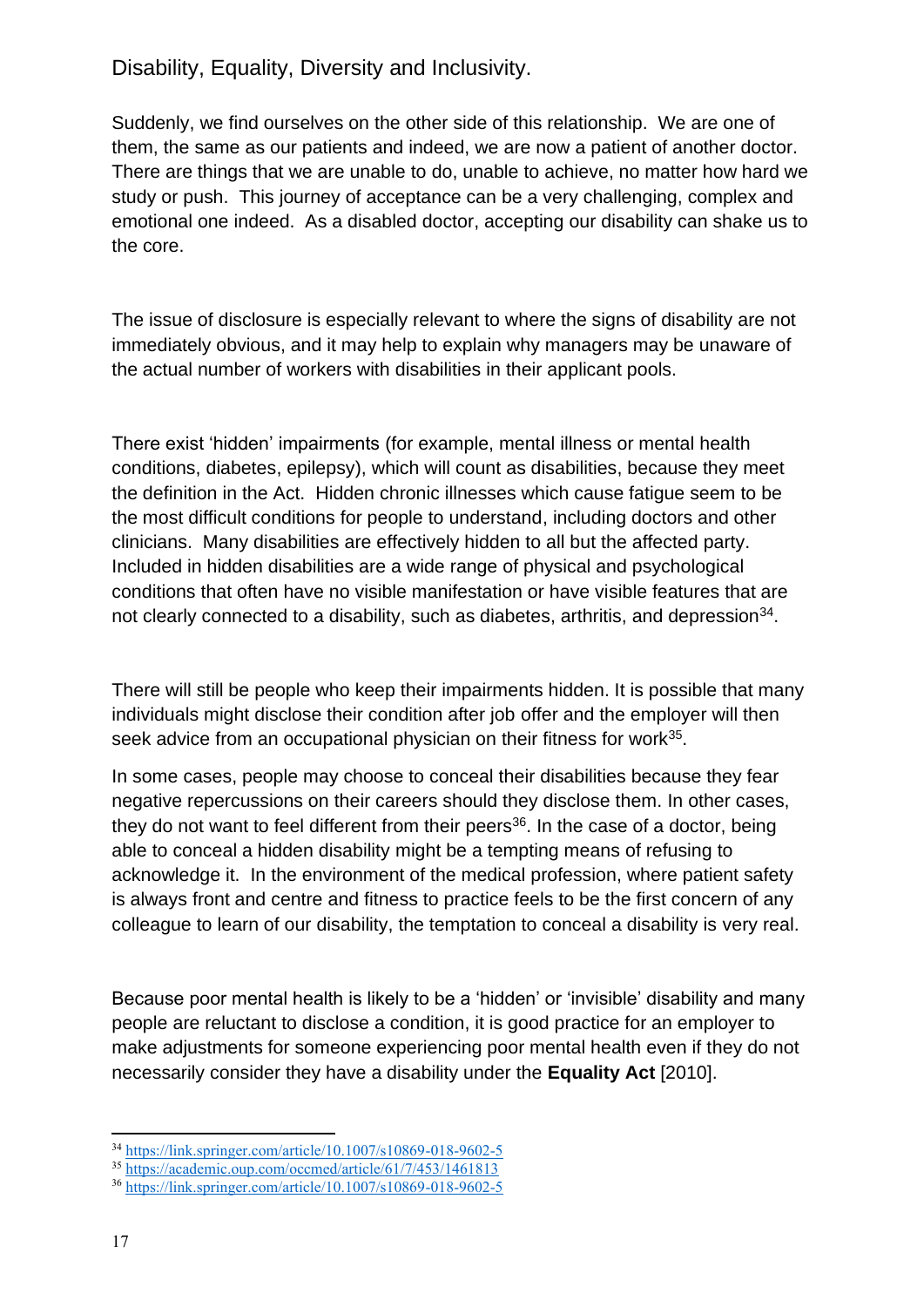Applicants with hidden or invisible disabilities may forego disclosure unless an accommodation is necessary, although they may also forego disclosure even if it means withholding accommodation requests. In many instances, workers with invisible disabilities might be able to conceal their disabilities quite readily from interviewers, co-workers, and supervisors, as in the case of a person with hearing loss who relies on lip reading.

Employees' concerns surrounding disclosure might, in fact, be valid; there is evidence that some managers discriminate against individuals with disabilities or make different employment decisions based on disability status.

It is during clinical placement activities that trainees may experience difficulties associated with their disability. In addition to being detrimental to the student, a lack of support or a general misunderstanding can result in staff resentment and place pressure on organisational relationships<sup>37</sup>.

Onlookers can have difficulty 'believing' in them and unspoken attitudes or crass comments can demoralise the doctor living with the condition. However, there are huge changes that need to be made specifically within the medical profession, before doctors feel able and confident to freely and openly disclose a disability.

The **Expanded Disability Status Scale** (EDSS) is a method of quantifying disability in multiple sclerosis and monitoring changes in the level of disability over time<sup>38</sup>. It is widely used in clinical trials and in the assessment of people with MS.

The belief that 'real' disability can be seen, often leads to the assumption that anyone who is not visibly impaired is "*not really disabled*". All too often, disabled people whose impairments are not apparent to others report being challenged with the words "*you don't look disabled*". In the high-pressure environment of the NHS, requests for reasonable adjustments or simply day-to-day help in the presence of an invisible disability, can be greeted with assumptions, comments and accusations that are created out of ignorance or poor understanding. These can be extremely difficult to face, harmful to physical and mental health and are often cited as the reason for doctors not asking for the help they need.

<sup>37</sup> [https://www.collegianjournal.com/article/S1322-7696\(08\)60471-0/pdf](https://www.collegianjournal.com/article/S1322-7696(08)60471-0/pdf)

<sup>38</sup> <https://www.mstrust.org.uk/a-z/expanded-disability-status-scale-edss>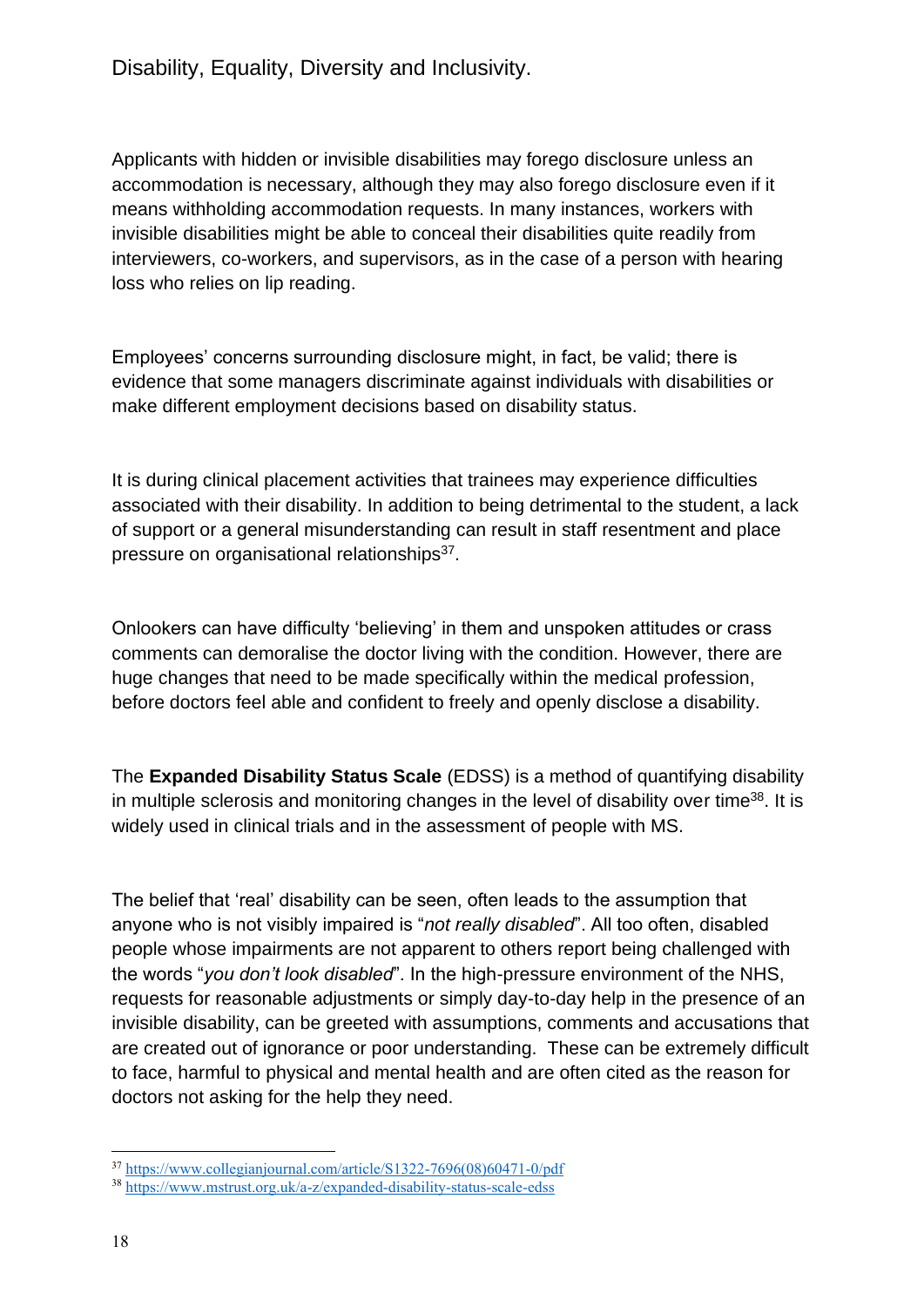Sadly, this can all too commonly lead to health deterioration, further progressive disablement and a downward spiral that potentially can lead to failure of training progression, reduction in working hours and income and in the extreme, losing doctors from the profession who have many key positive attributes that patients can hugely benefit from.

## **Fitness for work**

Fitness for work is an issue that can arise for any employee – whether because of a change of job or because they are returning to work after sickness. It should be remembered that fitness for work is about both the functional capability of the employee to do the work in question and the risk involved to them and others of them doing the work. Saying an employee is not fit for a particular job does not mean they are not fit to do any job.

### **The importance of promoting equality and the domestic law**

There have been a number of encouraging developments in disability equality in recent years including the establishment of the Disability Rights Commission (DRC) in April 2000 and important legislative changes.

## *Equality Act [2010]*

The **Equality Act** [2010] came into force on 1 October 2010, bringing together over 116 separate pieces of legislation into one single Act<sup>39</sup>. The Act provides a legal framework to protect the rights of individuals and advance equality of opportunity for all.

It provides Britain with a discrimination law which protects individuals from unfair treatment and promotes a fair and more equal society. It applies to everyone, including doctors.

<sup>39</sup> <https://www.equalityhumanrights.com/en/equality-act-2010/what-equality-act>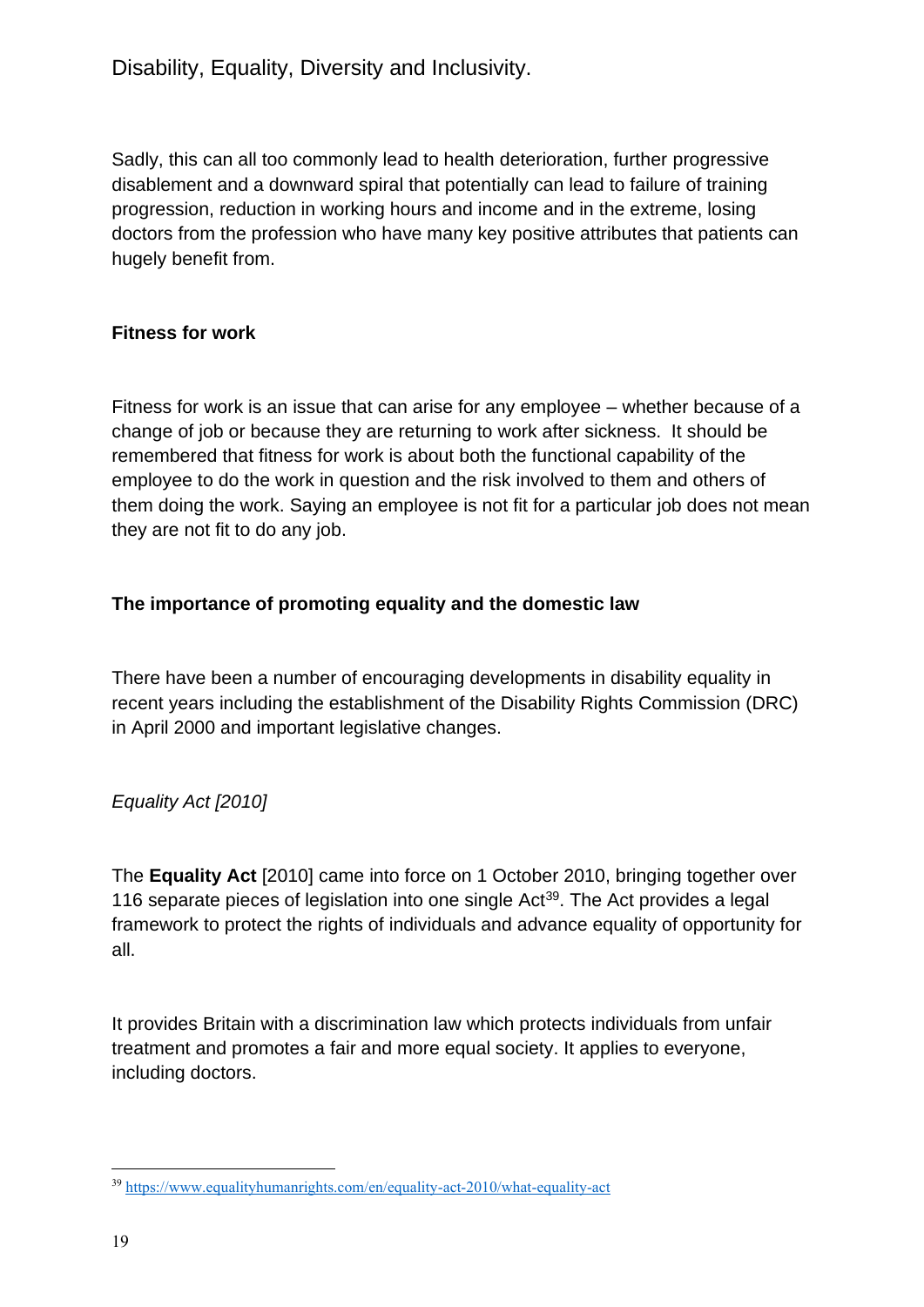Where a person is taking measures to treat or correct an impairment and, but for those measures, the impairment would be likely to have a substantial adverse effect on the ability to carry out normal day to day activities, it is still to be treated as though it does have such an effect.

Cancer, HIV infection, and multiple sclerosis are deemed disabilities under the Act from the *point of diagnosis*. Those registered with a local authority or certified by a consultant ophthalmologist as blind, severely sight impaired, sight impaired or partially sighted, are deemed disabled without the need to prove the stages of the definition.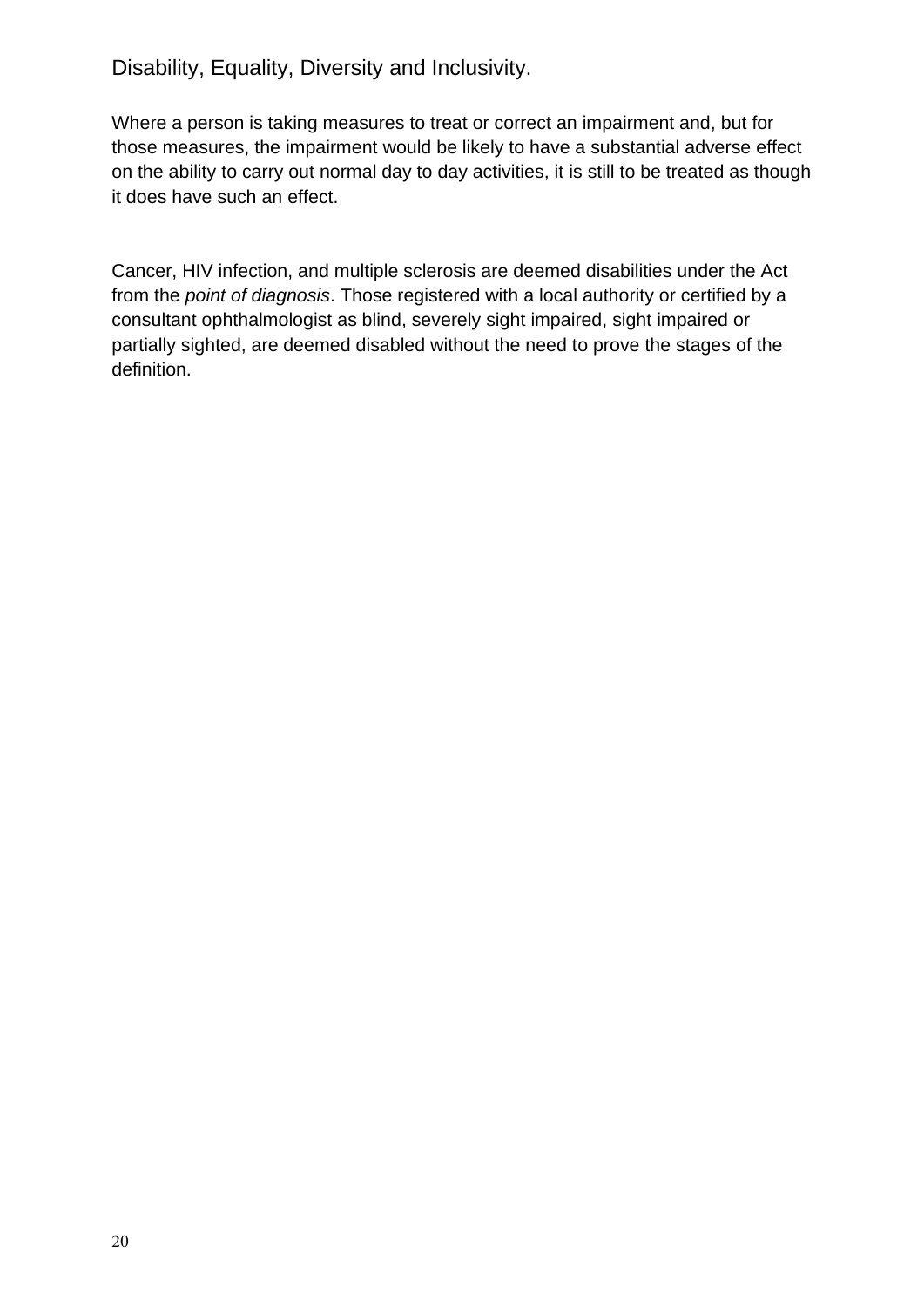## **International approaches**

Important themes in the "Sustainable Development Goals" (SDGs) from the United Nations<sup>40</sup> include:

- education;
- economic growth and employment;
- creation of inclusive, safe, resilient, and sustainable cities:
- reduction of inequalities;
- data collection related to monitoring the SDGs.

The inclusion of more health-care providers with disabilities offers one way to improve understanding about the needs of patients with disabilities.

## *WHO's International Classification of Functioning, Disability and Health*

Perhaps the best-known example is the WHO's International Classification of Functioning, Disability and Health (ICF, 2001), which emphasises that disability is a "*dynamic interaction between health conditions and environmental and personal factors*."<sup>41</sup>

The **International Classification of Functioning, Disability and Health** (ICF) conceptualises disability as an umbrella term for impairments, activity limitations and participation restrictions. Disability is the interaction between individuals with a health condition (*e.g.* depression) and personal and environmental factors (*e.g.* negative attitudes, inaccessible transportation and public buildings, and limited social supports). It has been argued that the definition in the World Health Organization's 1980 International Classification of Impairment, Disability, and Handicap<sup>42</sup> has a "traditional" view of disability.

<sup>40</sup> <https://www.ncbi.nlm.nih.gov/pubmed/26638946>

<sup>41</sup> <https://www.who.int/classifications/drafticfpracticalmanual.pdf>

<sup>42</sup> [https://link.springer.com/chapter/10.1007/978-3-642-75593-4\\_7](https://link.springer.com/chapter/10.1007/978-3-642-75593-4_7)